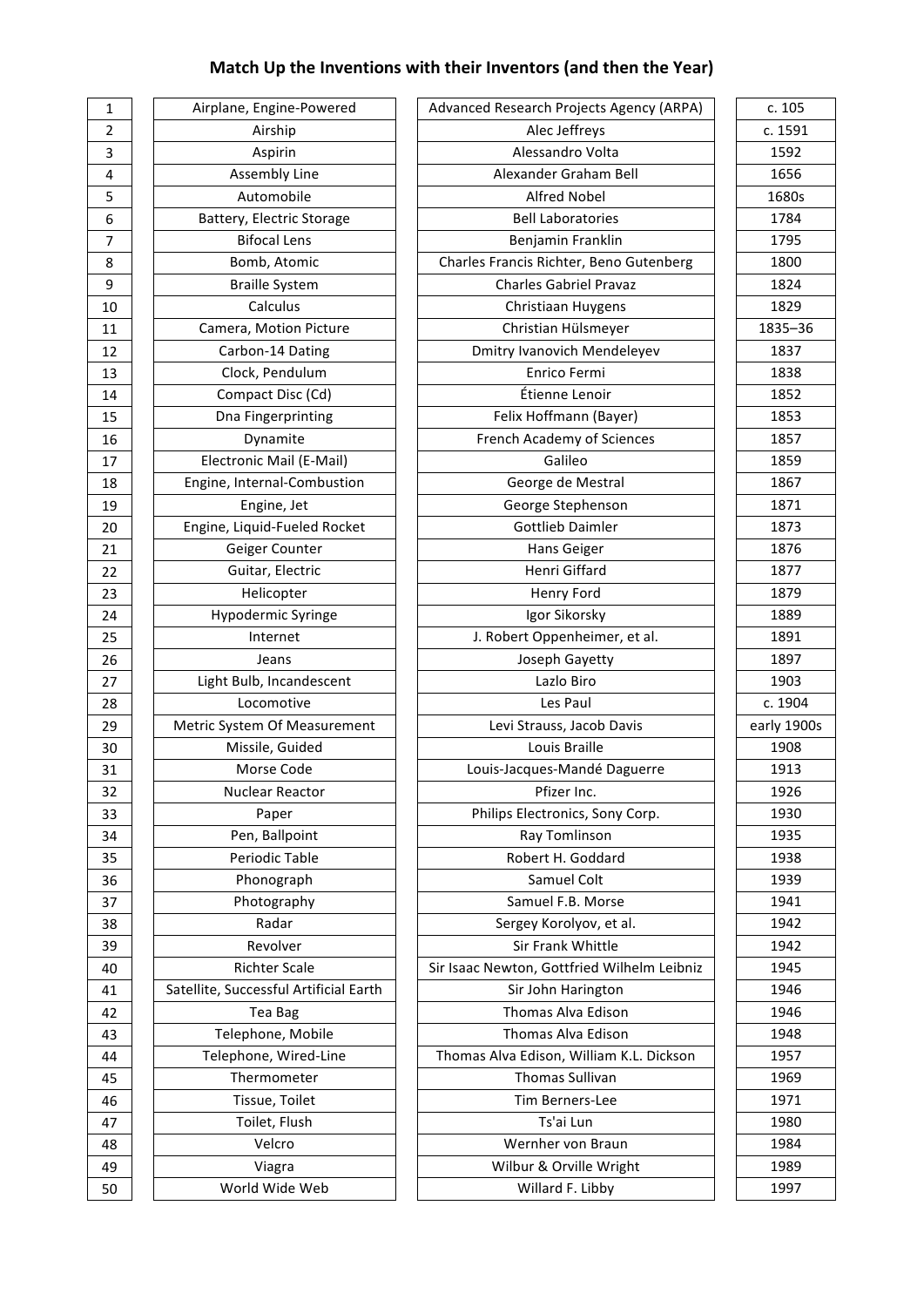### **Match Up the Inventions with their Inventors Answer Sheet**

| $\mathbf{1}$   | Airplane, Engine-Powered               |  |
|----------------|----------------------------------------|--|
| $\overline{2}$ | Airship                                |  |
| 3              | Aspirin                                |  |
| 4              | Assembly Line                          |  |
| 5              | Automobile                             |  |
| 6              | Battery, Electric Storage              |  |
| 7              | <b>Bifocal Lens</b>                    |  |
| 8              | Bomb, Atomic                           |  |
| 9              | <b>Braille System</b>                  |  |
| 10             | Calculus                               |  |
| 11             | Camera, Motion Picture                 |  |
| 12             | Carbon-14 Dating                       |  |
| 13             | Clock, Pendulum                        |  |
| 14             | Compact Disc (Cd)                      |  |
| 15             | Dna Fingerprinting                     |  |
| 16             | Dynamite                               |  |
| 17             | Electronic Mail (E-Mail)               |  |
| 18             | Engine, Internal-Combustion            |  |
| 19             | Engine, Jet                            |  |
| 20             | Engine, Liquid-Fueled Rocket           |  |
| 21             | Geiger Counter                         |  |
| 22             | Guitar, Electric                       |  |
| 23             | Helicopter                             |  |
| 24             | Hypodermic Syringe                     |  |
| 25             | Internet                               |  |
| 26             | Jeans                                  |  |
| 27             | Light Bulb, Incandescent               |  |
| 28             | Locomotive                             |  |
| 29             | Metric System Of Measurement           |  |
| 30             | Missile, Guided                        |  |
| 31             | Morse Code                             |  |
| 32             | Nuclear Reactor                        |  |
| 33             | Paper                                  |  |
| 34             | Pen, Ballpoint                         |  |
| 35             | Periodic Table                         |  |
| 36             | Phonograph                             |  |
| 37             | Photography                            |  |
| 38             | Radar                                  |  |
| 39             | Revolver                               |  |
| 40             | <b>Richter Scale</b>                   |  |
| 41             | Satellite, Successful Artificial Earth |  |
| 42             | Tea Bag                                |  |
| 43             | Telephone, Mobile                      |  |
| 44             | Telephone, Wired-Line                  |  |
| 45             | Thermometer                            |  |
| 46             | Tissue, Toilet                         |  |
| 47             | Toilet, Flush                          |  |
| 48             | Velcro                                 |  |
| 49             | Viagra                                 |  |
| 50             | World Wide Web                         |  |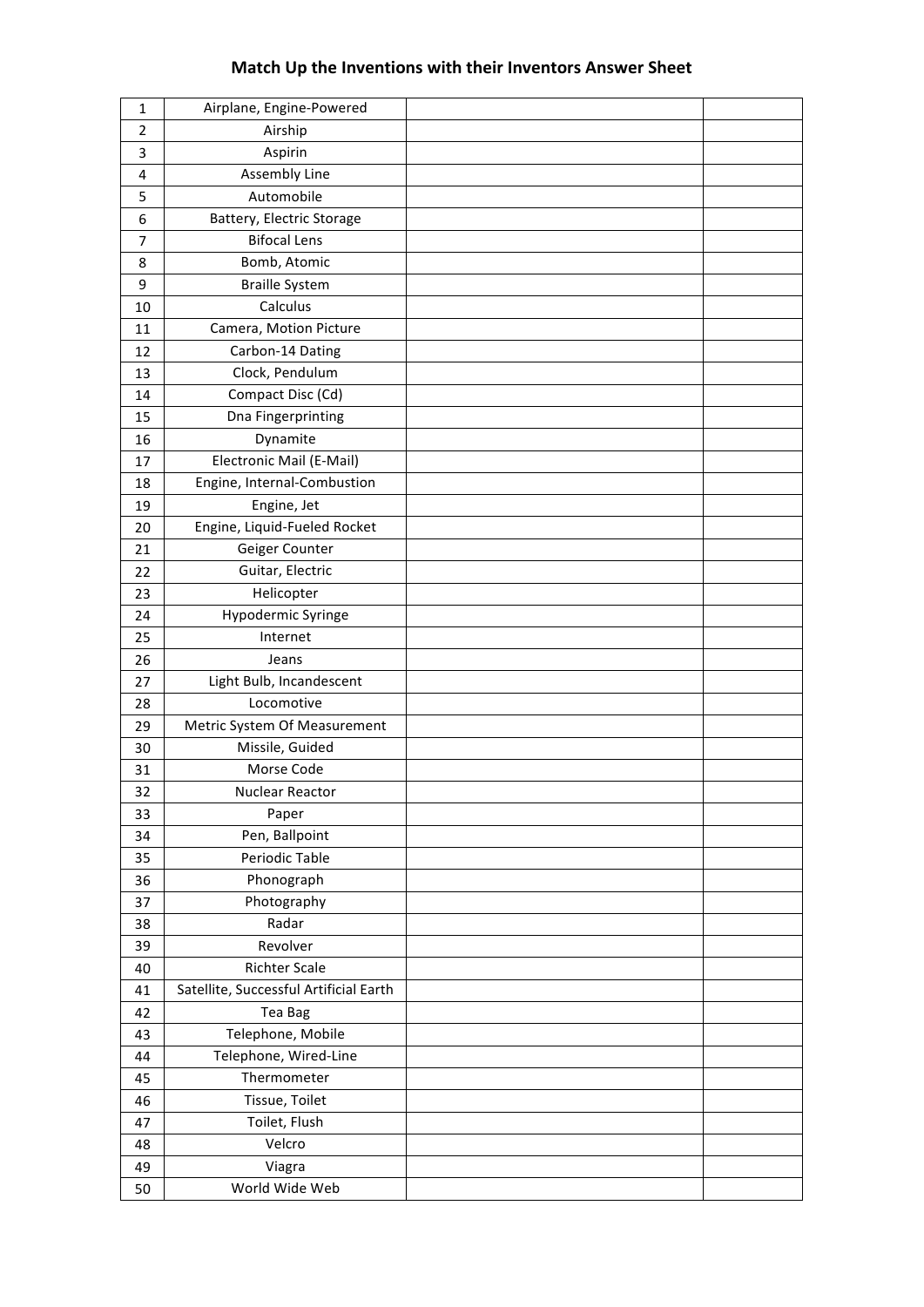## **Match Up the Inventions with their Inventors - Answers (by year)**

| 1              | Paper                                  | Ts'ai Lun                                   | c. 105       |
|----------------|----------------------------------------|---------------------------------------------|--------------|
| $\overline{2}$ | Toilet, Flush                          | Sir John Harington                          | c. 1591      |
| 3              | Thermometer                            | Galileo                                     | 1592         |
| 4              | Clock, Pendulum                        | Christiaan Huygens                          | 1656         |
| 5              | Calculus                               | Sir Isaac Newton, Gottfried Wilhelm Leibniz | 1680s        |
| 6              | <b>Bifocal Lens</b>                    | Benjamin Franklin                           | 1784         |
| $\overline{7}$ | Metric System Of Measurement           | French Academy of Sciences                  | 1795         |
| 8              | Battery, Electric Storage              | Alessandro Volta                            | 1800         |
| 9              | <b>Braille System</b>                  | Louis Braille                               | 1824         |
| 10             | Locomotive                             | George Stephenson                           | 1829         |
| 11             | Revolver                               | Samuel Colt                                 | 1835-36      |
| 12             | Photography                            | Louis-Jacques-Mandé Daguerre                | 1837         |
| 13             | Morse Code                             | Samuel F.B. Morse                           | 1838         |
| 14             | Airship                                | Henri Giffard                               | 1852         |
| 15             | Hypodermic Syringe                     | <b>Charles Gabriel Pravaz</b>               | 1853         |
| 16             | Tissue, Toilet                         | Joseph Gayetty                              | 1857         |
| 17             | Engine, Internal-Combustion            | Étienne Lenoir                              | 1859         |
| 18             | Dynamite                               | <b>Alfred Nobel</b>                         | 1867         |
| 19             | Periodic Table                         | Dmitry Ivanovich Mendeleyev                 | 1871         |
| 20             | Jeans                                  | Levi Strauss, Jacob Davis                   | 1873         |
| 21             | Telephone, Wired-Line                  | Alexander Graham Bell                       | 1876         |
| 22             | Phonograph                             | <b>Thomas Alva Edison</b>                   | 1877         |
| 23             | Light Bulb, Incandescent               | Thomas Alva Edison                          | 1879         |
| 24             | Automobile                             | <b>Gottlieb Daimler</b>                     | 1889         |
| 25             | Camera, Motion Picture                 | Thomas Alva Edison, William K.L. Dickson    | 1891         |
| 26             | Aspirin                                | Felix Hoffmann (Bayer)                      | 1897         |
| 27             | Airplane, Engine-Powered               | Wilbur & Orville Wright                     | 1903         |
| 28             | Radar                                  | Christian Hülsmeyer                         | c. 1904      |
| 29             | Tea Bag                                | <b>Thomas Sullivan</b>                      | early 1900s  |
| 30             | Geiger Counter                         | Hans Geiger                                 | 1908         |
| 31             | <b>Assembly Line</b>                   | Henry Ford                                  | 1913         |
| 32             | Engine, Liquid-Fueled Rocket           | Robert H. Goddard                           | 1926         |
| 33             | Engine, Jet                            | Sir Frank Whittle                           | 1930         |
| 34             | <b>Richter Scale</b>                   | Charles Francis Richter, Beno Gutenberg     | 1935         |
| 35             |                                        |                                             |              |
|                | Pen, Ballpoint                         | Lazlo Biro                                  | 1938         |
| 36             | Helicopter                             | Igor Sikorsky                               | 1939         |
| 37             | Guitar, Electric                       | Les Paul                                    | 1941         |
| 38             | Nuclear Reactor                        | Enrico Fermi                                | 1942         |
| 39             | Missile, Guided                        | Wernher von Braun                           | 1942         |
| 40             | Bomb, Atomic                           | J. Robert Oppenheimer, et al.               | 1945         |
| 41             | Telephone, Mobile                      | <b>Bell Laboratories</b>                    | 1946         |
| 42             | Carbon-14 Dating                       | Willard F. Libby                            | 1946         |
| 43             | Velcro                                 | George de Mestral                           | 1948         |
| 44             | Satellite, Successful Artificial Earth | Sergey Korolyov, et al.                     | 1957         |
| 45             | Internet                               | Advanced Research Projects Agency (ARPA)    | 1969         |
| 46             | Electronic Mail (E-Mail)               | Ray Tomlinson                               | 1971         |
| 47             | Compact Disc (Cd)                      | Philips Electronics, Sony Corp.             | 1980         |
| 48             | Dna Fingerprinting                     | Alec Jeffreys                               | 1984         |
| 49             | World Wide Web                         | Tim Berners-Lee<br>Pfizer Inc.              | 1989<br>1997 |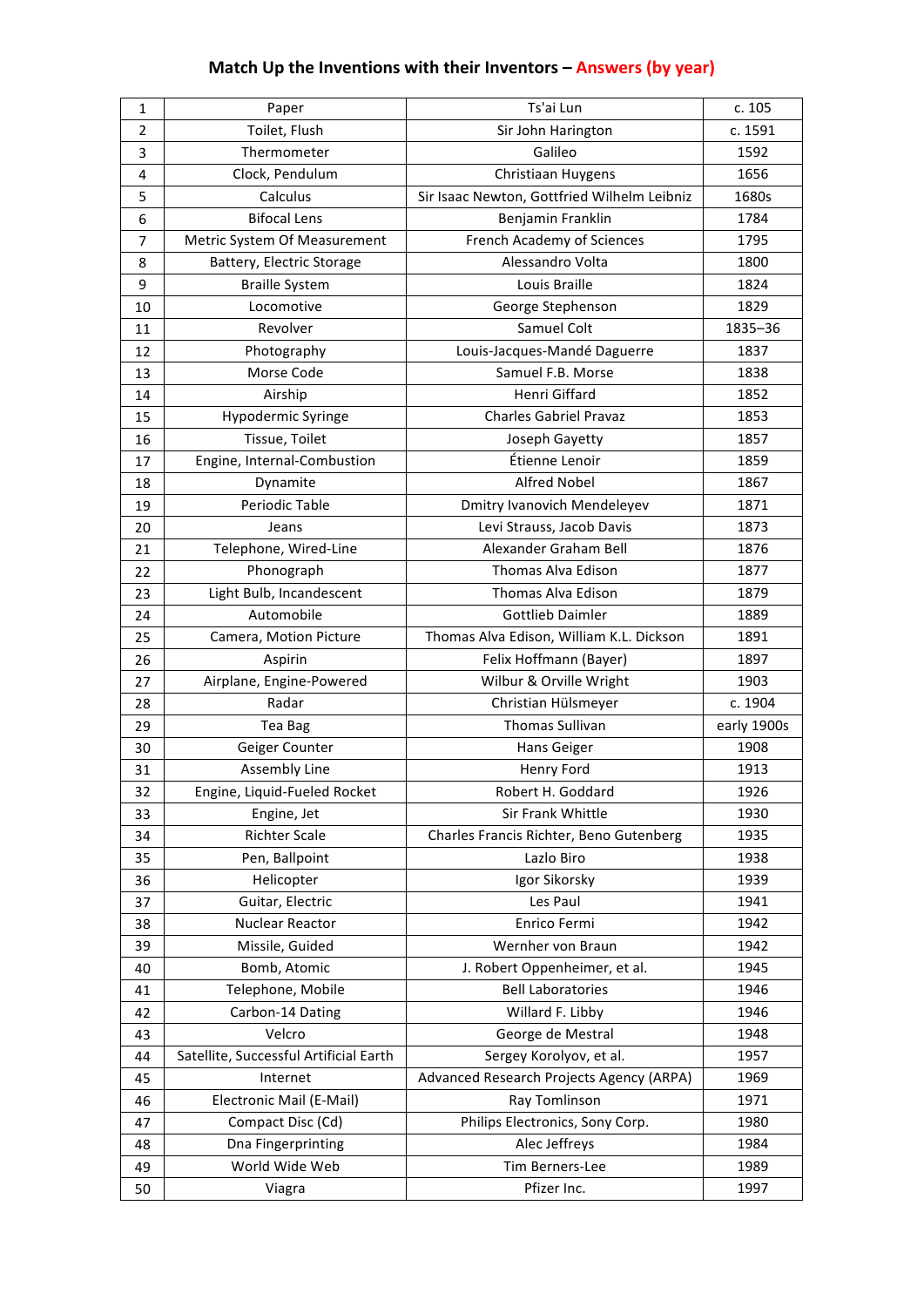## **Match Up the Inventions with their Inventors - Answers (by inventor)**

| 1  | Internet                               | Advanced Research Projects Agency (ARPA)    | 1969        |
|----|----------------------------------------|---------------------------------------------|-------------|
| 2  | Dna Fingerprinting                     | Alec Jeffreys                               | 1984        |
| 3  | Battery, Electric Storage              | Alessandro Volta                            | 1800        |
| 4  | Telephone, Wired-Line                  | Alexander Graham Bell                       | 1876        |
| 5  | Dynamite                               | <b>Alfred Nobel</b>                         | 1867        |
| 6  | Telephone, Mobile                      | <b>Bell Laboratories</b>                    | 1946        |
| 7  | <b>Bifocal Lens</b>                    | Benjamin Franklin                           | 1784        |
| 8  | <b>Richter Scale</b>                   | Charles Francis Richter, Beno Gutenberg     | 1935        |
| 9  | Hypodermic Syringe                     | <b>Charles Gabriel Pravaz</b>               | 1853        |
| 10 | Clock, Pendulum                        | Christiaan Huygens                          | 1656        |
| 11 | Radar                                  | Christian Hülsmeyer                         | c. 1904     |
| 12 | Periodic Table                         | Dmitry Ivanovich Mendeleyev                 | 1871        |
| 13 | Nuclear Reactor                        | Enrico Fermi                                | 1942        |
| 14 | Engine, Internal-Combustion            | Étienne Lenoir                              | 1859        |
| 15 | Aspirin                                | Felix Hoffmann (Bayer)                      | 1897        |
| 16 | Metric System Of Measurement           | French Academy of Sciences                  | 1795        |
| 17 | Thermometer                            | Galileo                                     | 1592        |
| 18 | Velcro                                 | George de Mestral                           | 1948        |
| 19 | Locomotive                             | George Stephenson                           | 1829        |
| 20 | Automobile                             | <b>Gottlieb Daimler</b>                     | 1889        |
| 21 | Geiger Counter                         | Hans Geiger                                 | 1908        |
| 22 | Airship                                | Henri Giffard                               | 1852        |
| 23 | <b>Assembly Line</b>                   | Henry Ford                                  | 1913        |
| 24 | Helicopter                             | Igor Sikorsky                               | 1939        |
| 25 | Bomb, Atomic                           | J. Robert Oppenheimer, et al.               | 1945        |
| 26 | Tissue, Toilet                         | Joseph Gayetty                              | 1857        |
| 27 | Pen, Ballpoint                         | Lazlo Biro                                  | 1938        |
| 28 | Guitar, Electric                       | Les Paul                                    | 1941        |
| 29 | Jeans                                  | Levi Strauss, Jacob Davis                   | 1873        |
| 30 | <b>Braille System</b>                  | Louis Braille                               | 1824        |
| 31 | Photography                            | Louis-Jacques-Mandé Daguerre                | 1837        |
| 32 | Viagra                                 | Pfizer Inc.                                 | 1997        |
| 33 | Compact Disc (Cd)                      | Philips Electronics, Sony Corp.             | 1980        |
| 34 | Electronic Mail (E-Mail)               | Ray Tomlinson                               | 1971        |
| 35 | Engine, Liquid-Fueled Rocket           | Robert H. Goddard                           | 1926        |
| 36 | Revolver                               | Samuel Colt                                 | 1835-36     |
| 37 | Morse Code                             | Samuel F.B. Morse                           | 1838        |
| 38 | Satellite, Successful Artificial Earth | Sergey Korolyov, et al.                     | 1957        |
| 39 | Engine, Jet                            | Sir Frank Whittle                           | 1930        |
| 40 | Calculus                               | Sir Isaac Newton, Gottfried Wilhelm Leibniz | 1680s       |
| 41 | Toilet, Flush                          | Sir John Harington                          | c. 1591     |
| 42 | Light Bulb, Incandescent               | Thomas Alva Edison                          | 1879        |
| 43 | Phonograph                             | Thomas Alva Edison                          | 1877        |
| 44 | Camera, Motion Picture                 | Thomas Alva Edison, William K.L. Dickson    | 1891        |
| 45 | Tea Bag                                | Thomas Sullivan                             | early 1900s |
| 46 | World Wide Web                         | Tim Berners-Lee                             | 1989        |
| 47 | Paper                                  | Ts'ai Lun                                   | c. 105      |
| 48 | Missile, Guided                        | Wernher von Braun                           | 1942        |
| 49 | Airplane, Engine-Powered               | Wilbur & Orville Wright                     | 1903        |
| 50 | Carbon-14 Dating                       | Willard F. Libby                            | 1946        |